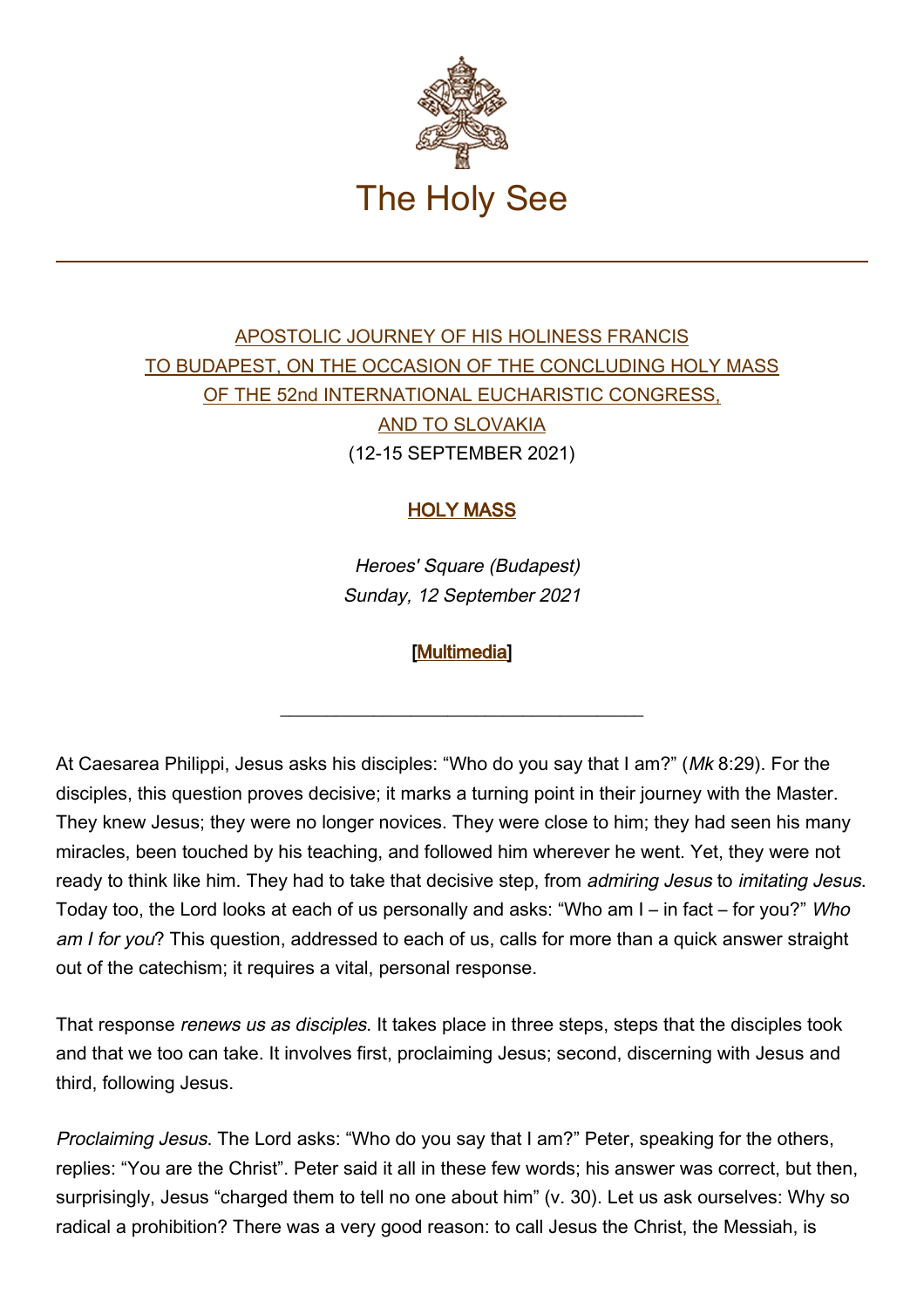correct, but incomplete. There is always the risk of proclaiming a false messianism, one of human origins, not from God. Consequently, from that time on, Jesus gradually reveals his real identity, the "paschal" identity we find in the Eucharist. He explains that his mission will culminate in the glory of the resurrection, but only after the abasement of the cross. In other words, it would be revealed according to the wisdom of God, which, as Saint Paul tells us, "is not of this age or of the rulers of this age" (1 Cor 2:6). Jesus demands silence about his identity as the Messiah, but not about the cross that awaits him. In fact – the evangelist notes – Jesus then began to teach "openly" (Mk 8:32) that "the Son of man must suffer many things, and be rejected by the elders and the chief priests and the scribes, and be killed, and after three days rise again" (v. 31).

Before these daunting words of Jesus, we too can be dismayed, taken aback. We too would prefer a powerful Messiah rather than a crucified servant. The Eucharist is here to remind us who God is. It does not do so just in words, but in a concrete way, showing us God as bread broken, as love crucified and bestowed. We can add ritual elements, but the Lord is always there in the simplicity of Bread ready to be broken, distributed and eaten. He is there: to save us, Christ became a servant; to give us life, he accepted death. We do well to let ourselves be taken aback by those daunting words of Jesus. And whoever is open to these words is open to the second step.

Discerning with Jesus. Peter's reaction to the Lord's announcement is typically human: as soon as the cross, the prospect of pain, appears, we rebel. After having just confessed that Jesus is the Messiah, Peter is scandalized by the Master's words and tries to dissuade him from following that course. Today, as in the past ever, the cross is not fashionable or attractive. Dear brothers and sisters, the cross is never in fashion. Yet it heals us from within. Standing before the crucified Lord, we experience a fruitful interior struggle, a bitter conflict between "thinking as God does" and "thinking as humans do". On the one hand, we have God's way of thinking, which is that of humble love. A way of thinking that shuns imposition, ostentation and every form of triumphalism, and always aims at the good of others, even to the point of self-sacrifice. On the other hand, we have our human way of thinking: this is the wisdom of the world, of worldliness, attached to honour and privileges, and grasping for prestige and success. Here the things that count are self-importance and power, whatever attracts the most attention and respect in the eyes of others.

Blinded by that way of thinking, Peter takes Jesus aside and reproaches him (cf. v. 32). Before, he had confessed him as the Messiah; now he reproaches him. We too can take the Lord "aside", shove him into a corner of our heart and continue to think of ourselves as religious and respectable, going our own way without letting ourselves be affected by Jesus' way of thinking. Yet here is the truth: he is ever at our side in this interior struggle, because he wants us, like the Apostles, to take his side. There is God's side and the world's side. The difference is not between who is religious or not, but ultimately between the true God and the god of "self". How distant is the God who quietly reigns on the cross from the false god that we want to reign with power in order to silence our enemies! How different is Christ, who presents himself with love alone, from all the powerful and winning messiahs worshiped by the world! Jesus unsettles us; he is not